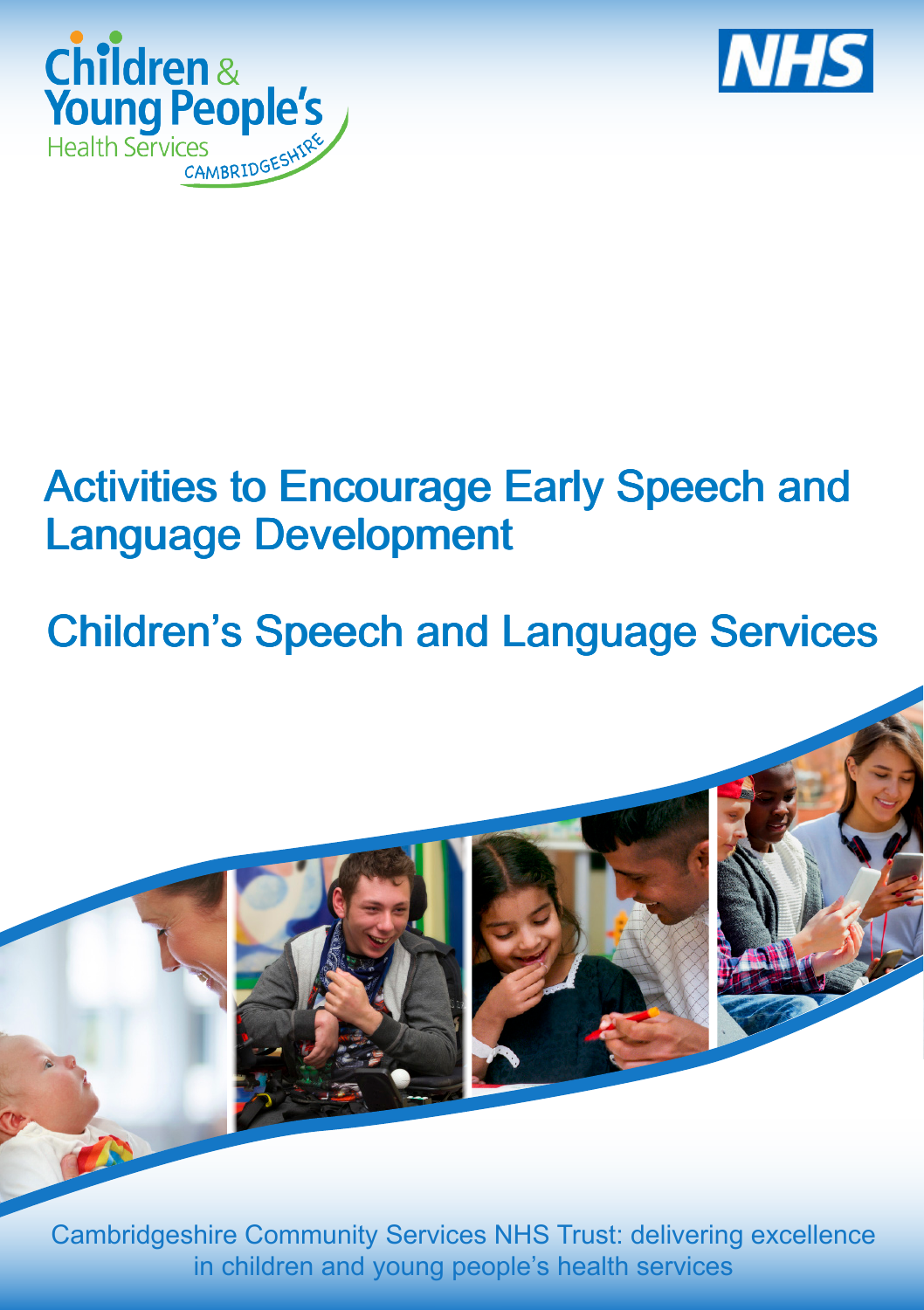#### General Advice

- 1. Get down to your child's level to play, e.g. sit on the floor. Make sure you are facing your child so they can see and hear you clearly.
- 2. Match the levels of your child's language, for example, use two-three words together if this is what your child uses e.g. 'cat purring.'
- 3. Repeat the same word(s) lots of times in different situations, e.g. 'big car', 'red car', 'fast car' etc.
- 4. Take turns with your child when you are playing, listening and talking.
- 5. Comment during play rather than asking lots of questions, e.g. 'you're building a tower!' (not 'what are you building?').
- 6. Expand on your child's utterances, e.g. if he/she says 'banana', you could say 'yellow banana' or 'eat banana'.
- 7. Use the same words every time as part of everyday routines, e.g. 'socks on' when getting dressed.
- 8. If you ask your child a question, give plenty of time to respond. If he/she does not answer after a few seconds, give a clear model of the word e.g. 'it's a cat'.
- 9. Accept your child's attempts at words and repeat them back correctly e.g. if he/she says 'tat', you say 'yes, it's a cat'.
- 10. Offer alternatives e.g. 'ball or doll?' so he/she is given the words needed to make choices.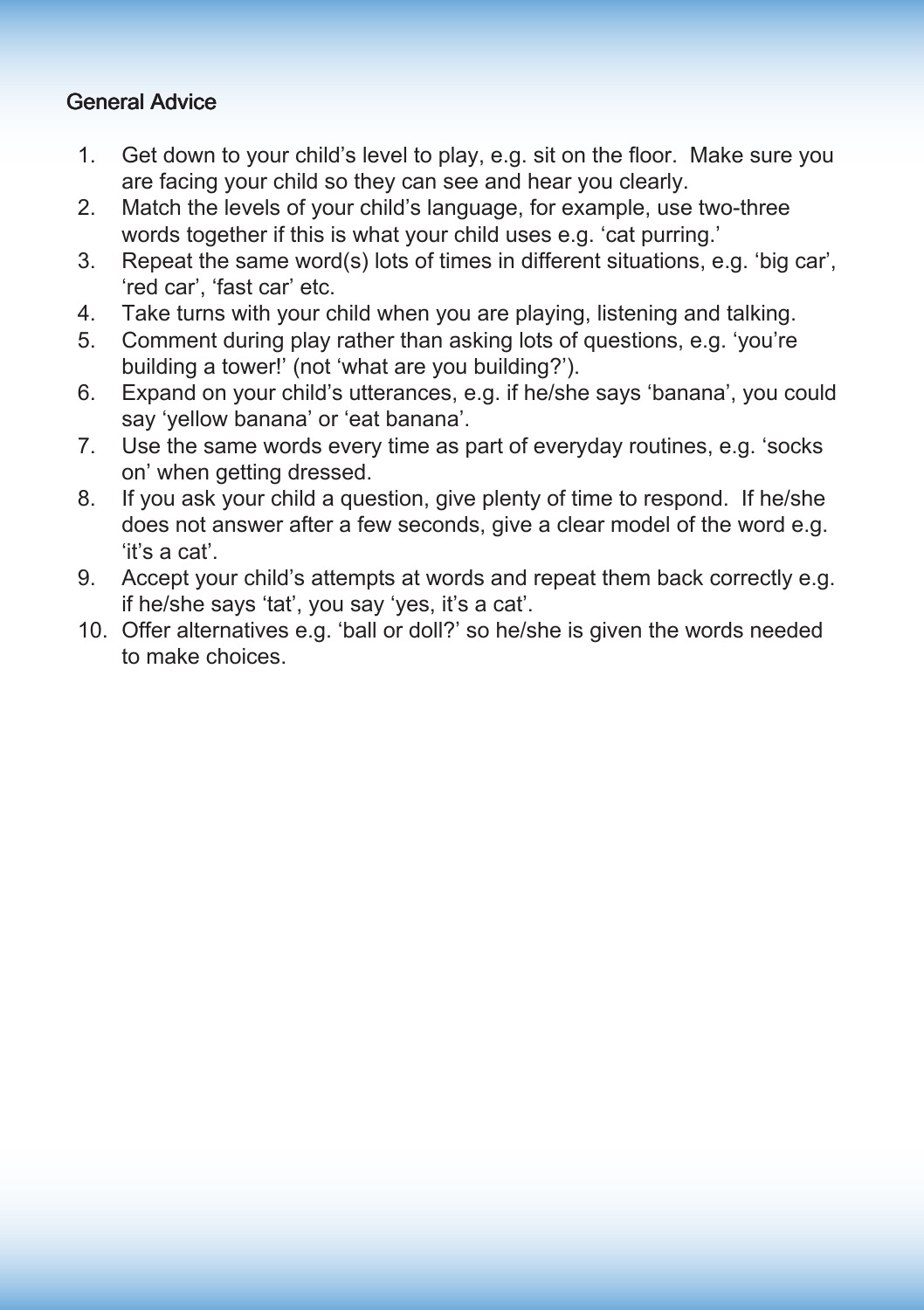#### Activities to increase understanding

Children will understand words long before they are able to say them. It is important that you help your child to develop his/her understanding as a foundation for learning to speak.

- Aid your child's understanding by using gestures alongside words e.g. wave with 'hello / goodbye'.
- Give your child simple instructions to follow e.g. ask for one toy from a selection.
- Use short, simple sentences when you talk to your child to make sure he/ she understands as well as being provided with clear models of words.

#### Naming Activities

- Try 'posting' toys/objects/pictures into a cardboard box. Name some objects yourself and see if your child will name others as he/she posts them.
- Pull toys out of a bag slowly, one at a time and encourage your child to name them.
- You can 'hide' a few toys around the room and ask your child to name them as he / she finds them.
- Encourage your child to name his/her toys as you put them away.
- Look at picture books together. You name some pictures and see if your child will name others.
- Choose a word to work on, for example, the name of a toy, animal or person. Choose a toy or activity that will encourage the use of this word and play with the toy in several different ways using simple sentences and repetition of word e.g. 'teddy walk', 'teddy jump' etc.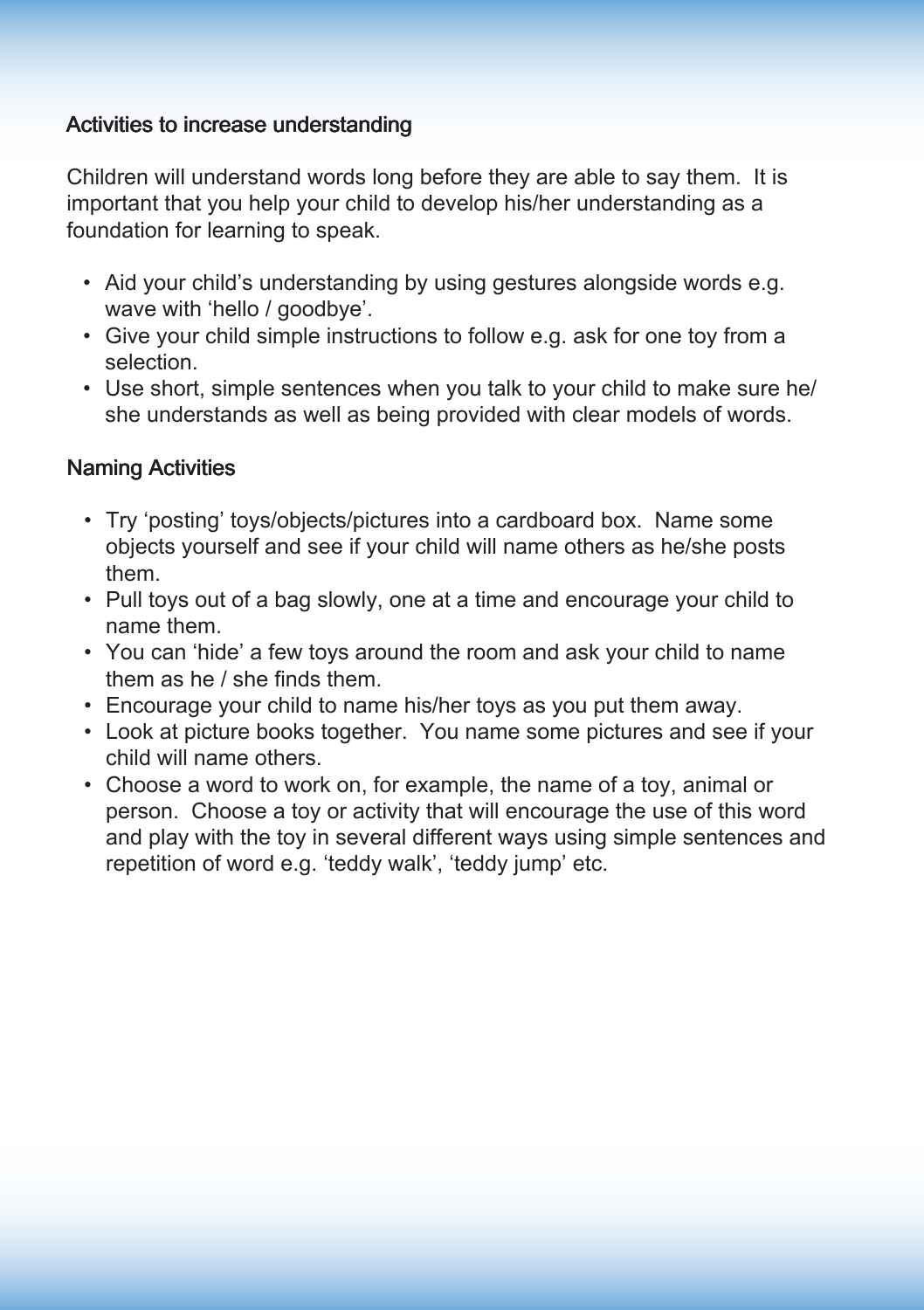#### Activities to encourage 'more'

- If your child wants more of something, e.g. milk, and holds out a cup, you say 'more?' with a questioning tone. Exaggerate the sound pattern of the word. Then pour some out. Gradually encourage your child to say 'more'.
- At mealtimes, give your child a small amount of food or drink to start off with so that he/she needs to ask for more.
- When playing with a simple puzzle or building a tower of bricks, only pass your child one piece at a time. Say 'more?' to your child. Gradually let him/her have the next piece as he/she asks for more. Try the same with any activity which interests your child, e.g. blowing bubbles, listening to music etc.

Each of the above situations can be developed to encourage two word phrases e.g. 'more milk', 'more juice', ' more swing', etc.

#### Activities to encourage 'gone'

- When a person leaves, encourage your child to say 'bye (persons name)', with your hand waving and say '(persons name) gone', when the person has left.
- When you are putting toys away with your child, say 'all gone' or 'toys gone'. Your child may try and copy you. In the same way, say 'all gone' when your child finishes eating.
- Put out a couple of toys. Ask your child to shut their eyes and hide one toy behind your back.

When your child opens his/her eyes, say 'gone!' and encourage them to find the toy. Take it in turns to let your child hide the toy.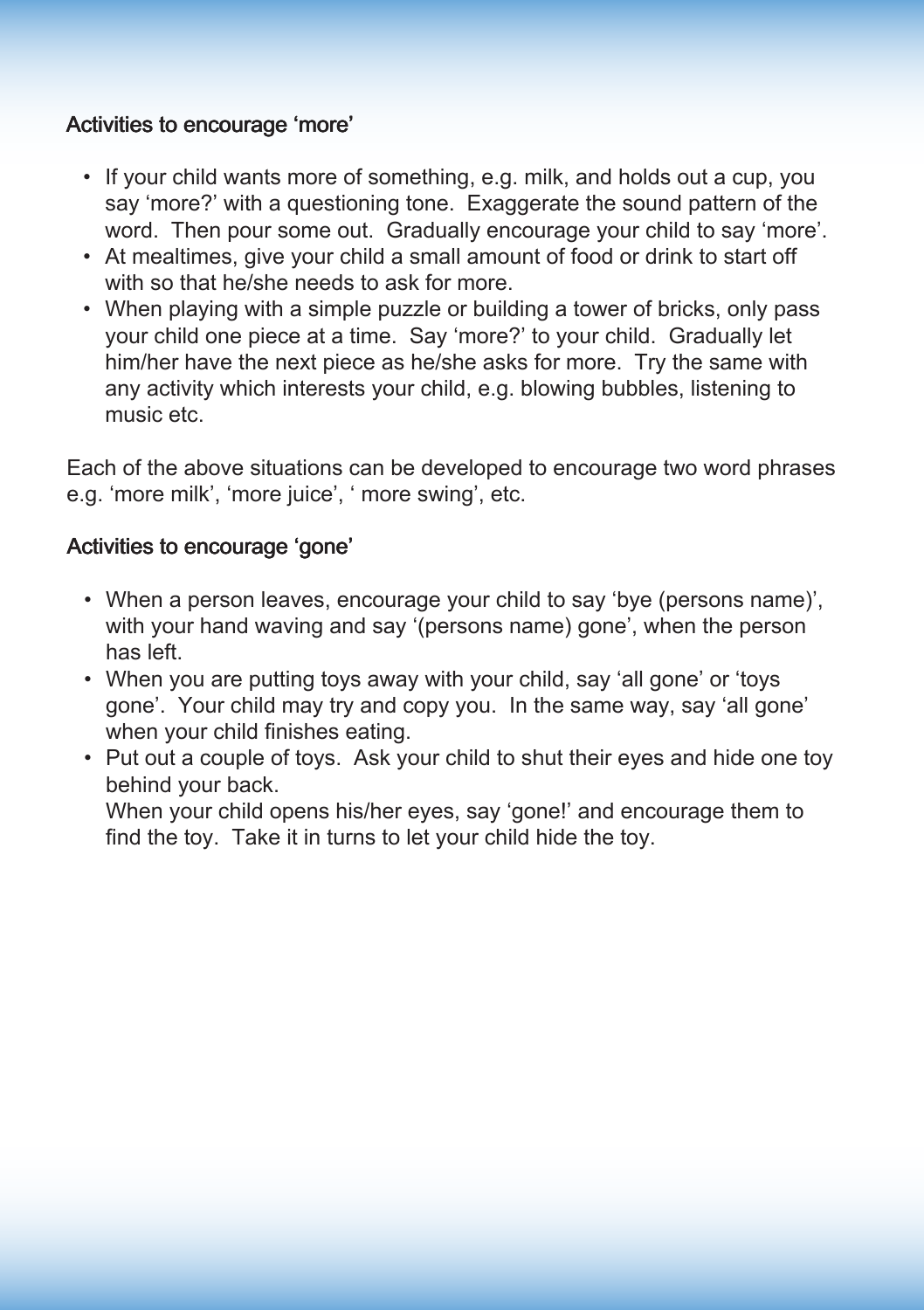#### Activities to encourage 'on/off'

- Encourage these words when you or your child switches on the television, light, radio etc on or off, e.g. 'hoover on', 'light off'.
- Encourage your child to say 'on' when you put on shoes, coat etc, and 'off' when you remove them.
- Put something on your head, e.g. a funny hat. Take it off. Say 'hat off!'. Then put it on your child's head and say 'hat on!'. Then take the hat off your child's head, saying 'hat off'. Put the hat back on your head and wait for your child to say 'hat off'!' before taking it off.

#### Activities to encourage 'go'

- Use 'ready, steady, go!' in play, e.g. when pushing cars or dropping a ball.
- When your child is familiar with this, leave 'go!' off the end of the sentence.
- You can also try and complete the phrase. You can also try this with familiar songs/nursery rhymes to encourage different words.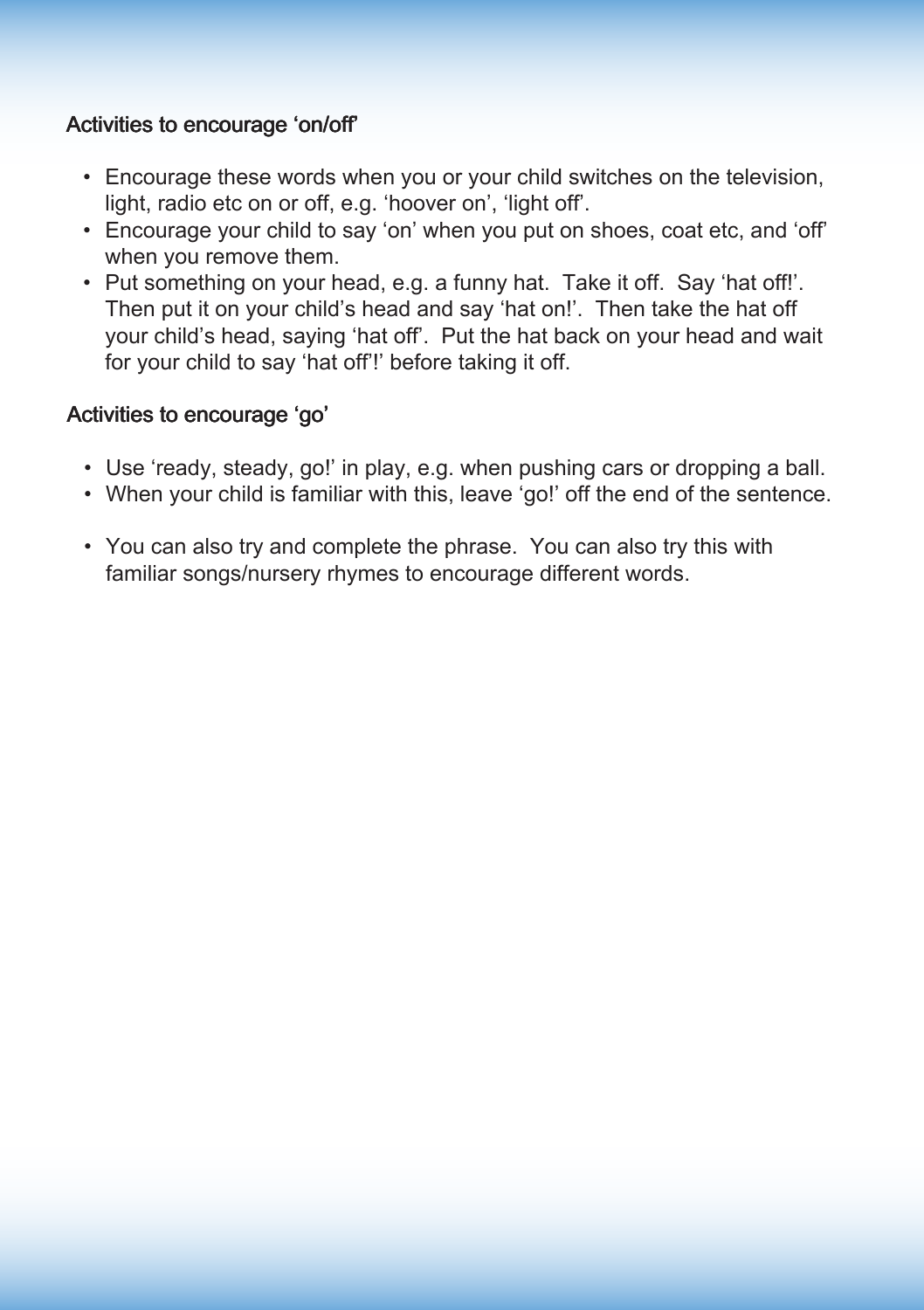#### Attention and Listening

Many young children find it difficult to learn to wait, share and take turns. Your child may play happily for a short while with something he has chosen to do, but find it difficult to concentrate on a new activity or listen to ideas that you suggest. This short attention span may slow down your child's ability to learn new words and speech sounds.

#### Remember:

- Try to have a quiet room. Switch off the TV and radio.
- Keep activities short. 5 minutes of good work is valuable.
- Get down to your child's level and encourage him to look at you.
- Praise your child.
- Keep it fun!

#### Turn taking:

- You may need another adult so your child can sit on their lap to help focus their attention and take their turn.
- Use language such as "my turn, your turn".
- If your child is reluctant to take turns, let him have two turns to your one turn. If he is still unwilling, remove the toy altogether and come back to it later.

#### Activities to Encourage Listening and Waiting

- Give and take games e.g. rolling a ball back and forth to each other. You could vary this game by playing with other toys, e.g. cars, bean bags, wind up toys.
- Ready Steady Go Explain to your child that he cannot do the action until you say "go". Gradually increase the time between saying "ready, steady" and "GO".
- Peek-a-boo Your child hides and has to wait for "boo" before popping out.
- Posting boxes Take turns to post a shape into a box, or tidy toys.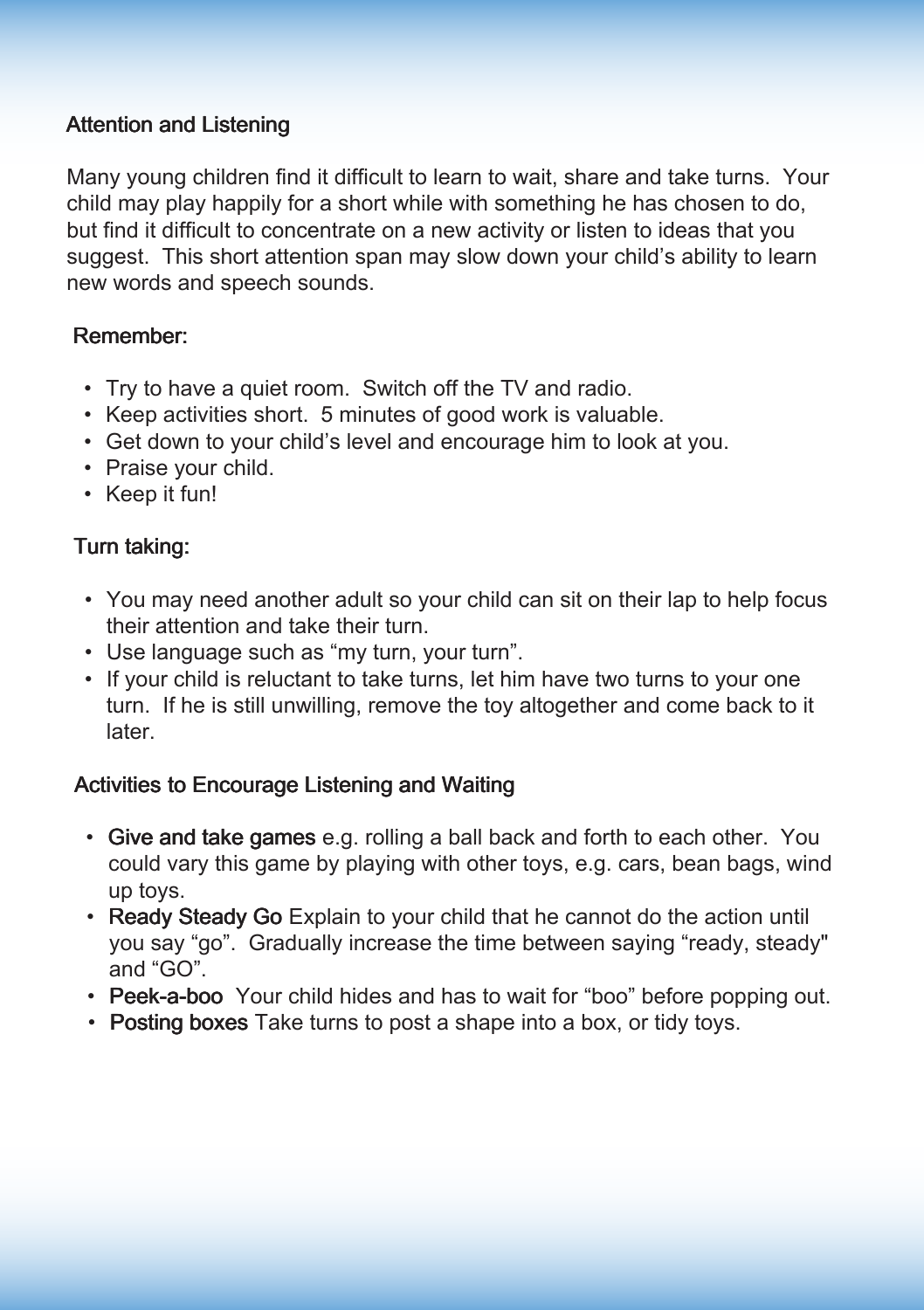Importance of Play

- Play is a very important activity in the development of speech and language skills. Early pretend play sometimes revolves around a favourite teddy bear or doll.
- Encourage your child to give the teddy a drink, brush his hair, wash his nose, put him to bed etc and to tell you what he/she is doing, e.g. 'teddy bed', 'teddy drink'.

Don't feel you have to do all these activities every day. Include one or two in your daily routine e.g. saying 'socks on/off' when getting dressed or 'more juice' or 'all gone' at mealtimes. You could try some of the other ideas at other times.

Don't put too much pressure on your child to always talk. Remember, talking is a two-way process and in each of the activities suggested, it is best if you take your turn too, with talking and taking part in activities.

Correcting your child may make him/her feel anxious. Try instead to accept their attempts at words and show you have understood before saying the word back to him/her clearly.